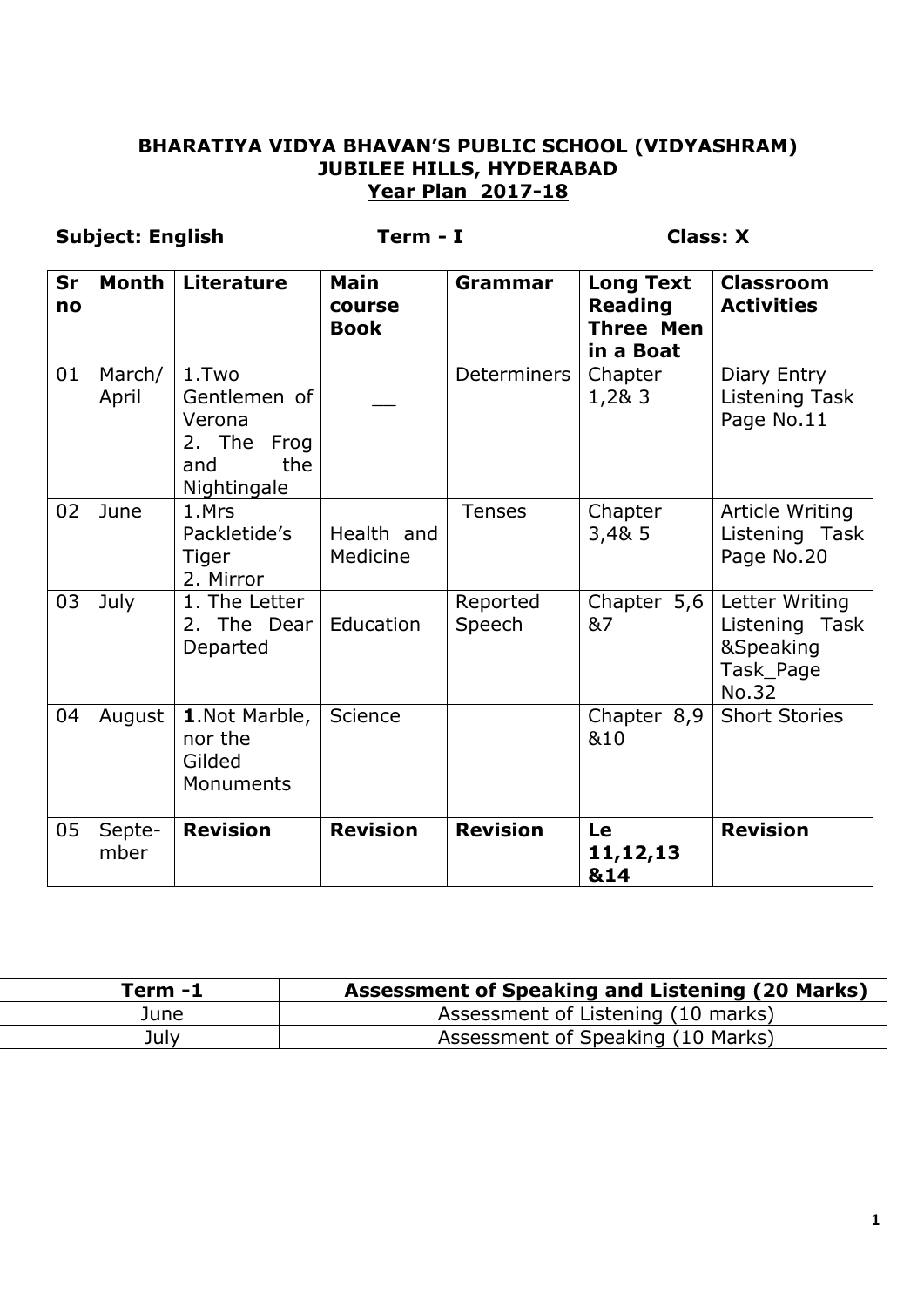| Sr<br>N<br>O | <b>Mont</b><br>h    | <b>Literature</b>                                                                 | <b>Main</b><br>course<br><b>Book</b> | <b>Grammar</b>                    | <b>Long Text</b><br><b>Reading</b><br><b>Three Men</b><br>in a Boat | <b>Classroom</b><br><b>Activities</b>           |
|--------------|---------------------|-----------------------------------------------------------------------------------|--------------------------------------|-----------------------------------|---------------------------------------------------------------------|-------------------------------------------------|
| 06           | Octob<br>er         | 1. A Shady<br><b>Plot</b><br>2.0zymand<br>ias                                     | Environme<br>nt                      | Editing<br><b>The</b><br>Text     | Chapter 15,<br>16 & 17                                              | Article Writing<br>Listening Task<br>Page No.53 |
| 07           | <b>Nove</b><br>mber | 1.Julius<br>Caesar<br>2. Snake                                                    | Travel and<br>Tourism                | Active<br>and<br>passive<br>Voice | Chapter 18,<br>19&20                                                | Diary Entry                                     |
| 08           | Dece<br>mber        | 1. Patol Babu<br>2. Virtually<br>True<br>3. The Rime<br>of the Ancient<br>Mariner | <b>National</b><br>Integration       | <b>Omissions</b>                  | Chapter 21,<br>22 & 23                                              | Letter Writing<br>Listening Task<br>Page No.70  |
| 09           | Janua<br>ry         | Pre-Board -1                                                                      | Pre-Board-<br>1                      | Pre-Board -<br>1                  | Pre-Board-1                                                         | Pre-Board-1                                     |
| 10           | Febru<br>ary        | Pre-Board-2                                                                       | Pre-Board-<br>$\overline{2}$         | Pre-Board-2                       | Pre-Board-2                                                         | Pre-Board-2                                     |
| 11           | March               | <b>Board Exam</b>                                                                 | <b>Board</b><br>Exam                 | Board Exam                        | Board Exam                                                          | <b>Board Exam</b>                               |

| Term -2      | <b>Assessment of Speaking and Listening (20 Marks)</b> |
|--------------|--------------------------------------------------------|
| .<br>October | Assessment of Listening (10 marks)                     |
| November     | Assessment of Speaking (10 Marks)                      |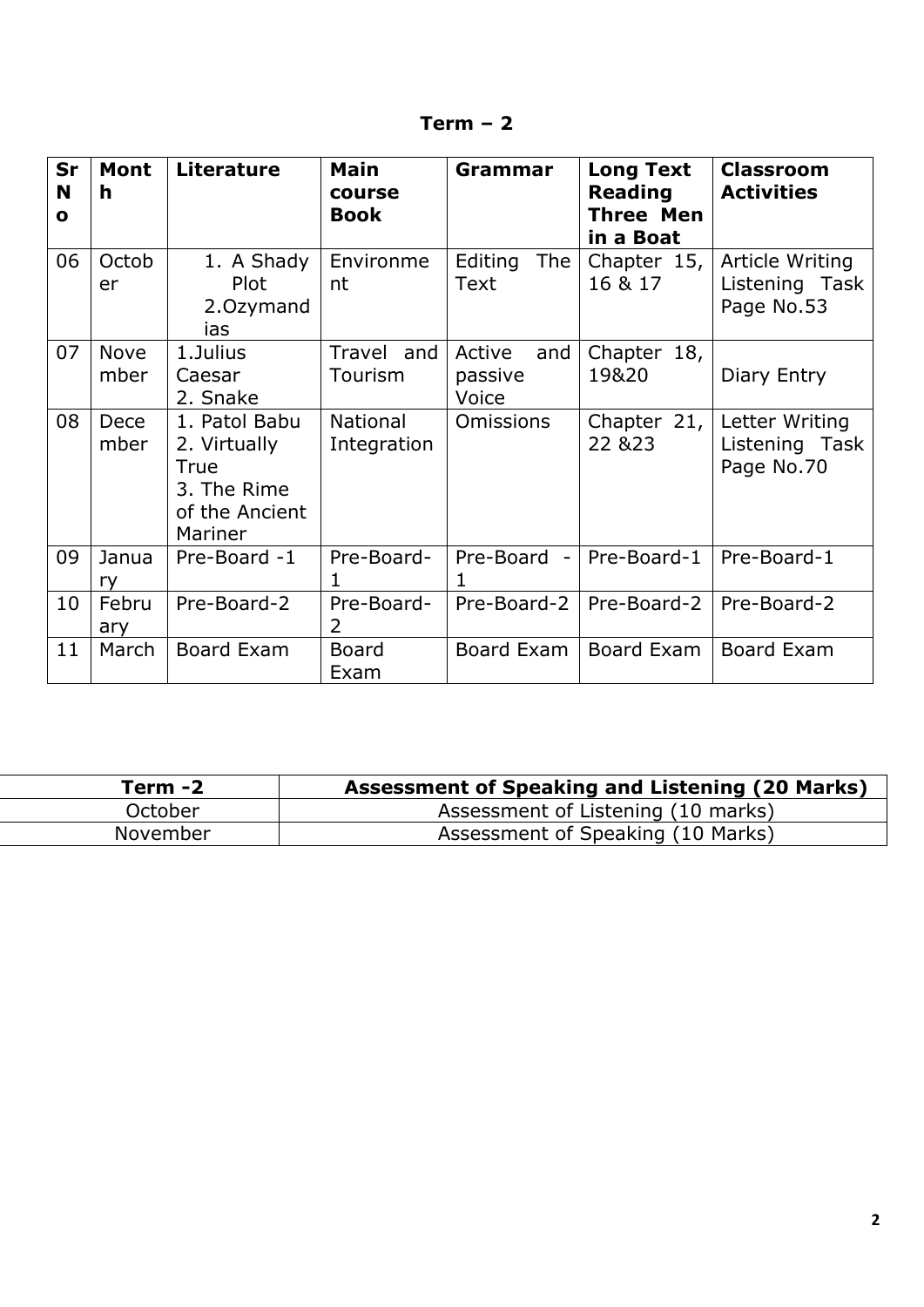## **Syllabus for Term –I Assessment 2017 -18**

| <b>Type of</b><br><b>Assessment</b> | <b>Syllabus</b>                                                                                                                  |
|-------------------------------------|----------------------------------------------------------------------------------------------------------------------------------|
| <b>Periodic Test - 1</b>            | 1. Le Two Gentlemen of Verona<br>2. Poem The Frog and the Nightingale<br>3. Editing the Text<br>4. Story of My Life_Chapters 1-5 |
| <b>Periodic Test - 2</b>            | 1. Le Mrs. Packletide's Tiger<br>2. Poem Mirror<br>3. Reported Speech<br>4. Story of My Life_Chapters 6-10                       |

# **Syllabus for Half-Yearly Examination 2017-18**

| I. Literature                     | <b>Main Course Book</b>     | <b>Writing Skill:</b> |
|-----------------------------------|-----------------------------|-----------------------|
|                                   |                             | 1. Story Writing      |
| <b>Lessons</b>                    | 1. Health And Medicine      | 2. Article writing    |
| 1 Two Gentlemen of Verona         | 2. Education                | 3. Diary Entry        |
| 2 Mrs Packletide's Tiger          | 3. Science                  | 4. Letter Writing     |
| 3 The Letter                      |                             | <u>Grammar</u>        |
| <b>Poems</b>                      | <u>III. The Story of My</u> | 1. Reported speech    |
| 1.The<br>The<br>And<br>Frog       | <b>Life</b>                 | 2. Active and Passive |
| Nightingale                       |                             | Voice                 |
| 2. Mirror                         | Chapters 1 to 14            | 3. Determiners        |
| 3. Not Marble, nor the Gilded     |                             | 4. Rearranging        |
| Monuments                         |                             | jumbled words and     |
| <b>Drama</b> 1. The Dear Departed |                             | phrases               |
|                                   |                             | 5. Conjunctions and   |
|                                   |                             | Prepositions          |
|                                   |                             | 6.Tenses              |
|                                   |                             | <b>Reading:</b>       |
|                                   |                             | Unseen                |
|                                   |                             | Comprehension         |
|                                   |                             | passages              |
|                                   |                             |                       |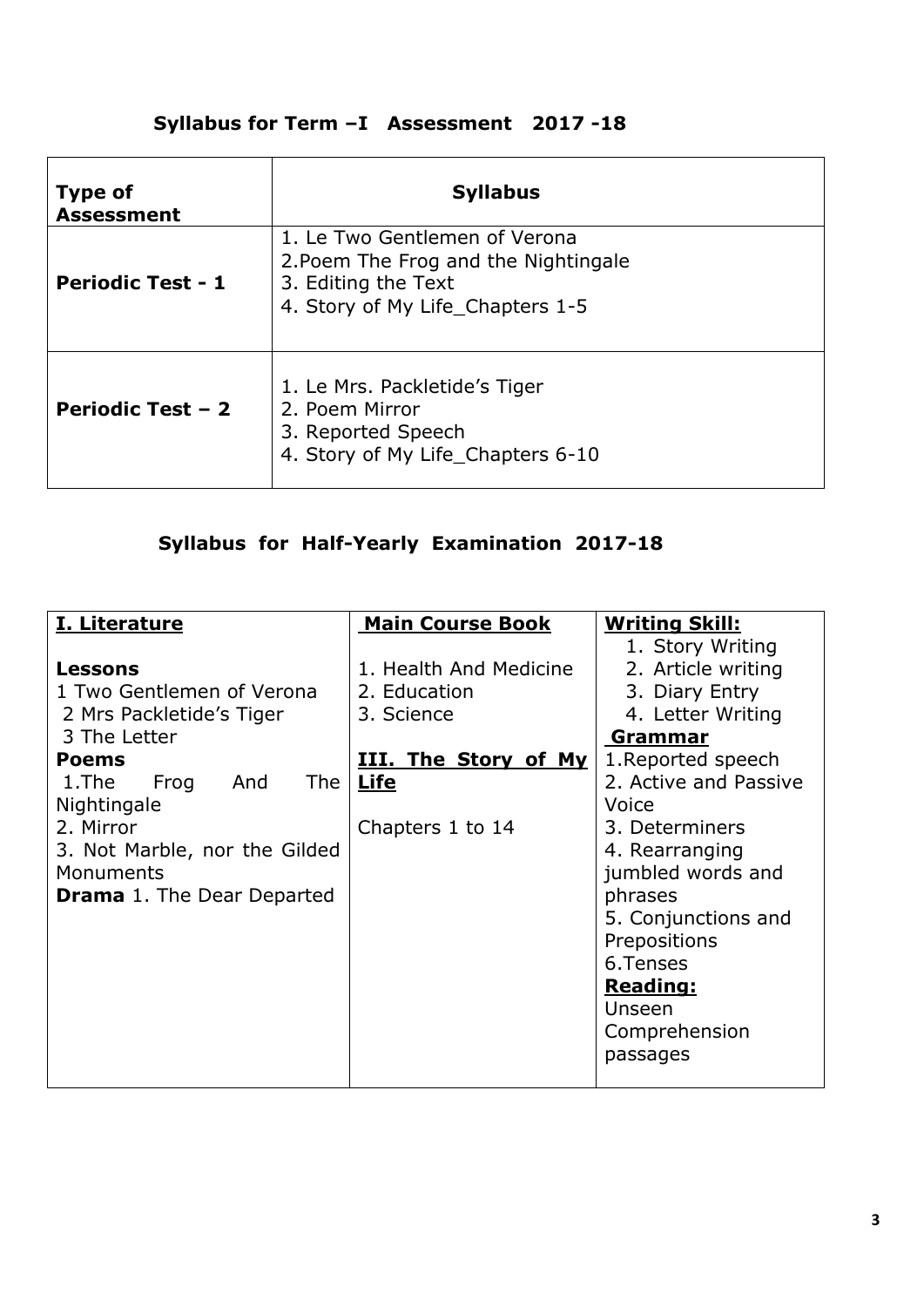| <b>Type of</b><br><b>Assessment</b> | <b>Syllabus</b>                                                                                                                                                                                                                                                                                                                                                                                                                                                                                                                            |  |  |
|-------------------------------------|--------------------------------------------------------------------------------------------------------------------------------------------------------------------------------------------------------------------------------------------------------------------------------------------------------------------------------------------------------------------------------------------------------------------------------------------------------------------------------------------------------------------------------------------|--|--|
| <b>Periodic</b><br>$Test - 3$       | 1. A Shady Plot3.<br>4. Grammar - Omissions<br>2. Poem Ozymandias<br>3. Story of My Life _Chapters 15-18                                                                                                                                                                                                                                                                                                                                                                                                                                   |  |  |
| <b>Revision</b><br><b>Test</b>      | <b>Literature</b><br>Ι.<br><b>Fiction</b><br><b>Poems</b><br>Le 1 Two Gentlemen of Verona<br>1. The Frog and the Nightingale<br>2. Mirror<br>Le 2 Mrs Packletide's Tiger<br>Le 3 The Letter<br>3. Not Marble, nor the<br>Marbles<br>4. Ozymandias<br>Le 4 A Shady Plot<br>5. The Rime of the<br>Le 5 Patol Babu<br><b>Ancient Mariner</b><br>6. Snake<br>Le 6 Virtually True<br><b>Drama:</b> 1. The Dear Departed 2. Julius Caesar<br><b>II. Main Course Book</b>                                                                         |  |  |
|                                     | 1. Health and Medicine<br>4. Environment<br>5. Travel and Tourism<br>2. Education<br>3. Science<br>6. National Integration<br><b>III. The Story of My Life</b><br>Chapters 1 to 23<br><b>1V Writing Skill</b><br>$\mathbf v$<br><u>Grammar</u><br>1. Story Writing<br>Reported Speech<br><b>Active and Passive Voice</b><br>2. Article writing<br>3. Diary Entry<br>Determiners<br>4. Letter Writing<br>Rearranging jumbled words and phrases<br>Conjunctions & Prepositions<br><b>Tenses</b><br>VI Reading: Unseen Comprehension Passages |  |  |

# **Syllabus for Term-2 Assessment - 2017 -18**